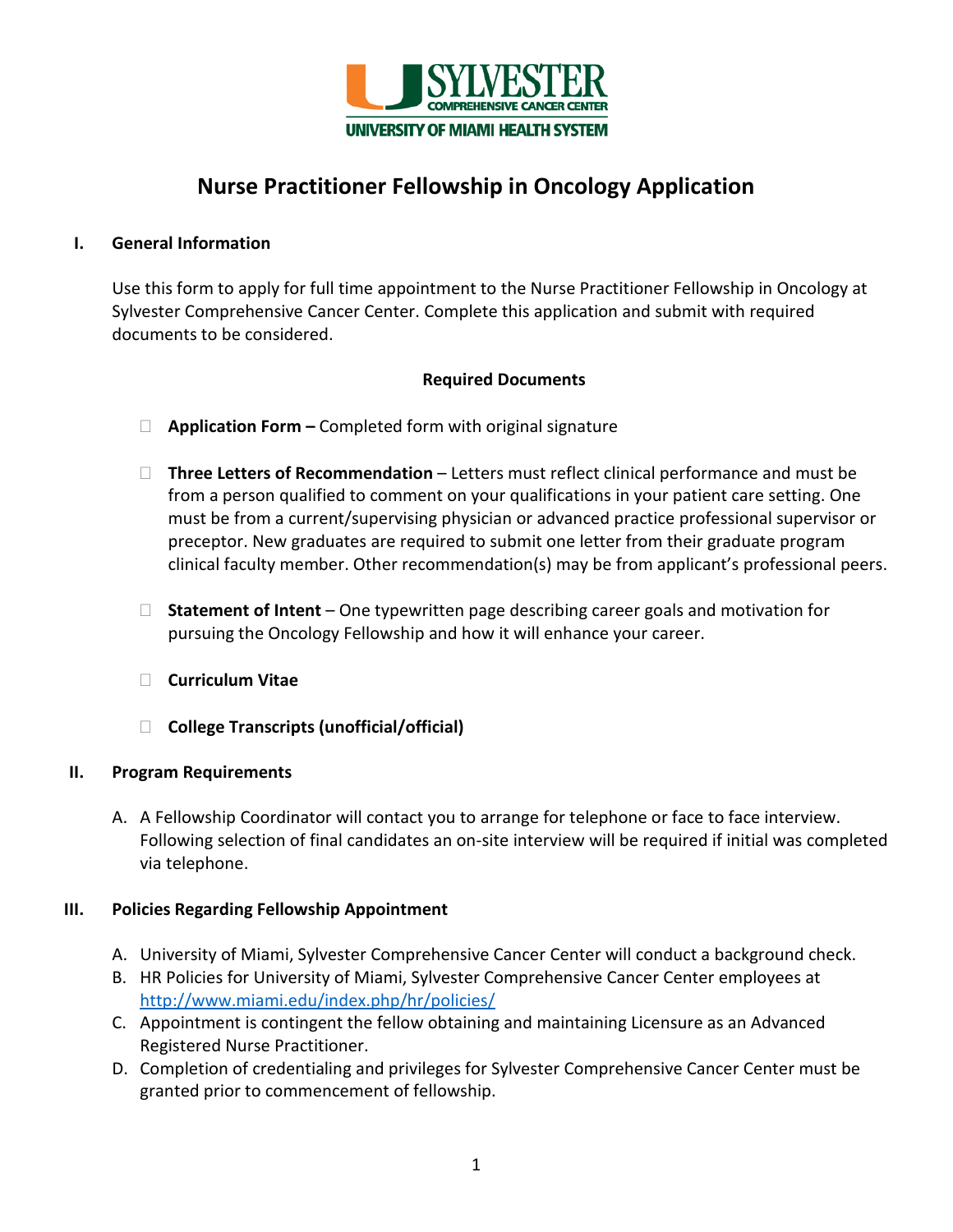

E. The University of Miami, Sylvester Comprehensive Cancer Center is an Equal Employment Opportunity Employer and does not discriminate on the basis of race, color, nationality, gender, sexual orientation, age, religion, disability or veteran status.

# **IV. Biographical Information**

| Last Name                                                                                                                                            | First        |             | Middle | Maiden   |  |
|------------------------------------------------------------------------------------------------------------------------------------------------------|--------------|-------------|--------|----------|--|
| Current Mailing Address: Management Current Mailing Address:                                                                                         |              |             |        |          |  |
|                                                                                                                                                      | No. & Street |             |        | Apt. No. |  |
|                                                                                                                                                      | City         | State       | Zip    | Country  |  |
|                                                                                                                                                      |              |             |        |          |  |
| Email: <u>Alexander Alexander Alexander Alexander Alexander Alexander Alexander Alexander Alexander Alexander Alex</u><br>Permanent Mailing Address: |              |             |        |          |  |
|                                                                                                                                                      |              | No. & State |        | Apt. No. |  |
|                                                                                                                                                      |              | City State  | Zip    | Country  |  |
| Country of Citizenship: Country of Citizenship:                                                                                                      |              |             |        |          |  |
| If U.S. Citizen, Naturalized? □ Yes □ No If Non-U.S. Citizen, current Visa Status:                                                                   |              |             |        |          |  |
| Have you ever been convicted of a felony? $\square$ Yes $\square$ No<br>If yes, give details of conviction including dates.                          |              |             |        |          |  |

# **V. Employment History**

Have you ever been employed by the University of Miami, Sylvester Comprehensive Cancer Center? If yes, list dates and department.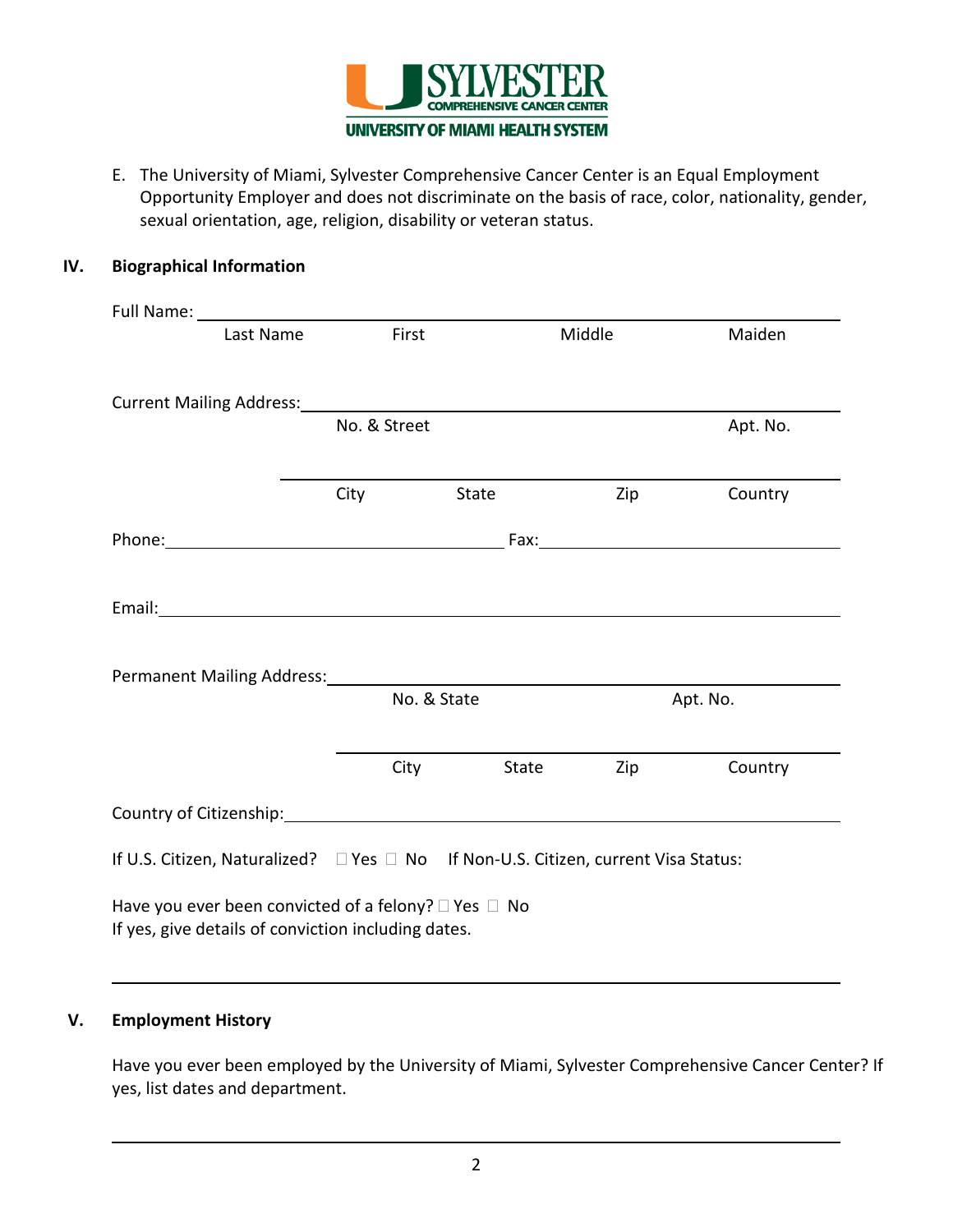

# **VI. Voluntary Information**

|                                                                                                                                                                                                                                                    | $\Box$ Male $\Box$ Female<br>Sex: |  |  |  |
|----------------------------------------------------------------------------------------------------------------------------------------------------------------------------------------------------------------------------------------------------|-----------------------------------|--|--|--|
| Ethnic Origin: $\Box$ American Indian/Native American $\Box$ Black, Non-Hispanic $\Box$ White, Non-Hispanic                                                                                                                                        |                                   |  |  |  |
| Asian/Pacific Islander □ Hispanic □ Other <u>Disconnect</u> Discover Discover Discover Discover Discover Discover Discover Discover Discover Discover Discover Discover Discover Discover Discover Discover Discover Discover Disc<br>$\mathbf{L}$ |                                   |  |  |  |
| Are you or have you ever been in the Armed Forces of the United States? $\Box$ Yes $\Box$ No                                                                                                                                                       |                                   |  |  |  |
|                                                                                                                                                                                                                                                    | Dates of Service: to              |  |  |  |
| How did you hear about the Fellowship Program?                                                                                                                                                                                                     |                                   |  |  |  |
| Academic Institution $\square$ Professional Society $\square$ Internet Search                                                                                                                                                                      |                                   |  |  |  |
|                                                                                                                                                                                                                                                    |                                   |  |  |  |

# **VII. Academic History**

A. List all colleges and universities (including graduate education training) attended in chronological order, beginning with most recent institution.

| <b>Dates Attended</b><br>From/To<br>(mo/day/yr) | <b>Institution</b><br>City/State/Country | <b>Major Field of</b><br><b>Study</b> | <b>Degree</b> | <b>Date</b><br><b>Awarded or</b><br><b>Expected</b><br>(mo/day/yr) |
|-------------------------------------------------|------------------------------------------|---------------------------------------|---------------|--------------------------------------------------------------------|
|                                                 |                                          |                                       |               |                                                                    |
|                                                 |                                          |                                       |               |                                                                    |
|                                                 |                                          |                                       |               |                                                                    |
|                                                 |                                          |                                       |               |                                                                    |
|                                                 |                                          |                                       |               |                                                                    |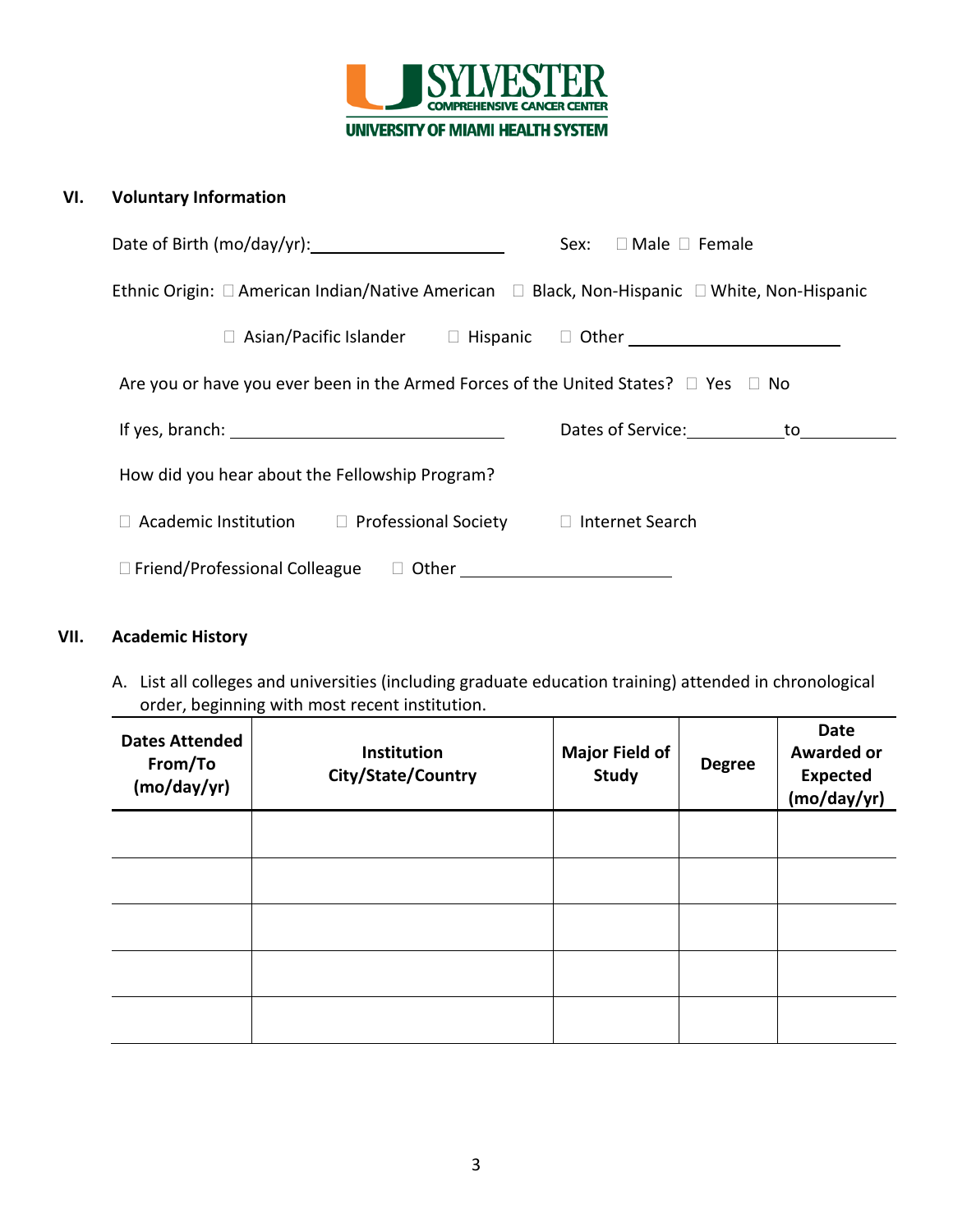

### **VIII. Professional Experience**

| <b>Dates</b><br>From/To<br>(mo/day/yr) | Institution<br>City/State/Country | <b>Title</b> |
|----------------------------------------|-----------------------------------|--------------|
|                                        |                                   |              |
|                                        |                                   |              |
|                                        |                                   |              |
|                                        |                                   |              |
|                                        |                                   |              |

#### **IX. Specialty Certification**

| <b>Certifying Body Name</b> | Date of<br><b>Certification</b><br>(mo/day/yr) | Recertification<br><b>Required</b><br>(yes/no) | <b>Latest Date of</b><br>Recertification<br>(mo/day/yr) |
|-----------------------------|------------------------------------------------|------------------------------------------------|---------------------------------------------------------|
|                             |                                                |                                                |                                                         |
|                             |                                                |                                                |                                                         |
|                             |                                                |                                                |                                                         |
|                             |                                                |                                                |                                                         |

#### **X. Registered Nurse Licenses**

**A.** List all active and inactive RN licenses and Advanced Practice Licenses. Submit a copy of all active licenses.

| <b>State</b> | <b>License Number</b> | <b>Year Issued</b> | Expiration Date<br>(mo/day/yr) |
|--------------|-----------------------|--------------------|--------------------------------|
|              |                       |                    |                                |
|              |                       |                    |                                |
|              |                       |                    |                                |
|              |                       |                    |                                |

- denied, limited, suspended, revoked or not renewed?  $\Box$  Yes  $\Box$  No **B.** Has your license to practice as a Registered Nurse or Advanced Practice Nurse in the U.S. ever been
- Board? D Yes D No **C.** Have any disciplinary actions been initiated or are any pending against you by any State Licensure
- $\Box$  Yes  $\Box$  No **D.** Has your Federal/State controlled substances or narcotics registration ever been limited, revoked, suspended or not renewed, voluntarily or involuntarily, and is such registration subject to any pending challenge?